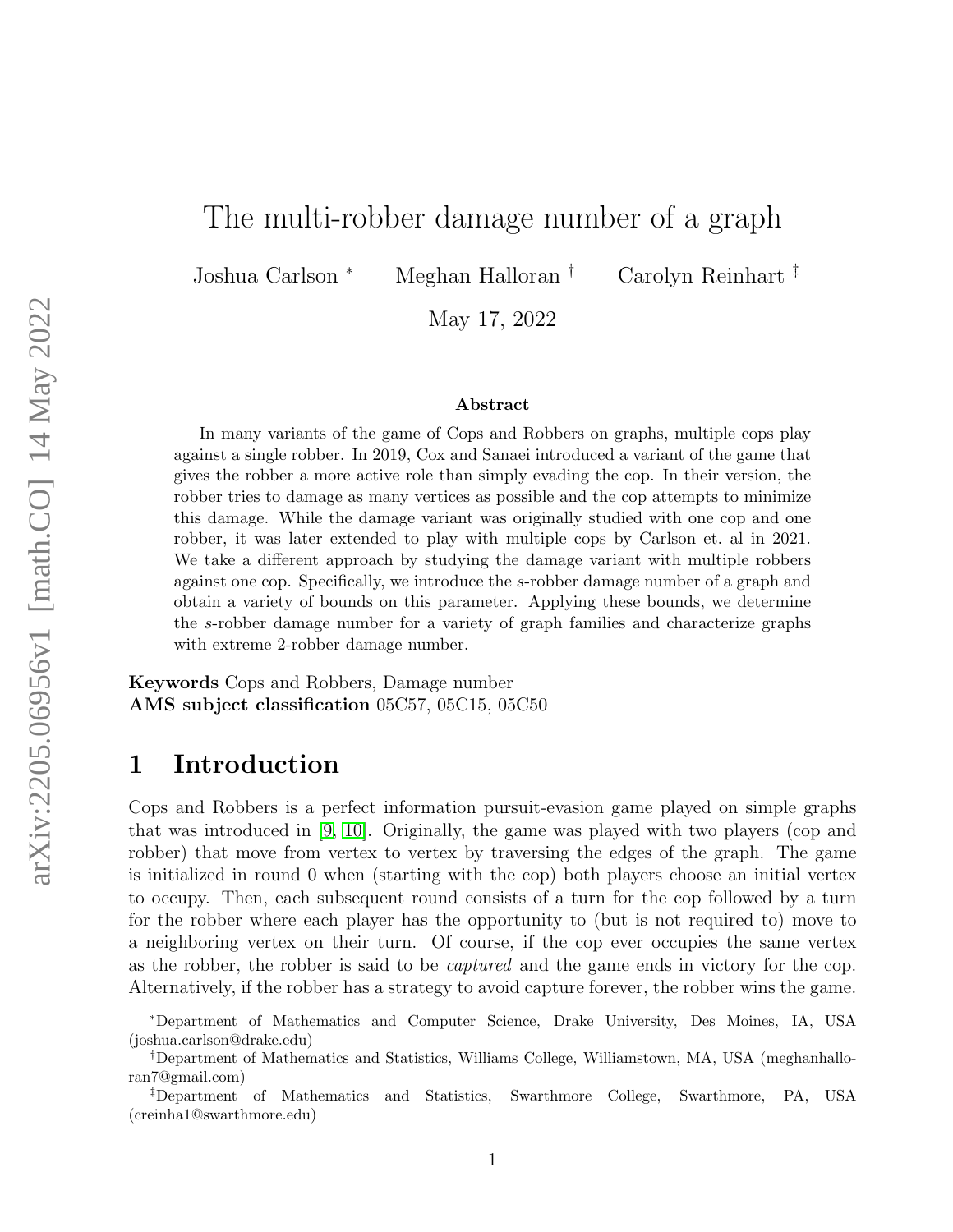In [\[1\]](#page-15-2), the authors consider a version of the game with more players. Specifically, a team of k cops plays against a single robber. In this version, each round consists of a turn for the team of cops followed by a turn for the robber where on the cops turn, each cop has the opportunity to move. As in the original game, in round 0, each cop chooses their initial position before the robbers' position is initialized. This multi-cop version of the game leads to the main parameter of interest in the study of cops and robbers. The cop number of a graph  $G$ , denoted  $c(G)$ , is the smallest number of cops required for the cop team to guarantee capture of the robber on G.

There are many variations of cops and robbers that have been studied in which it is interesting to consider multiple players on the cop team (see  $[1, 2, 4, 8]$  $[1, 2, 4, 8]$  $[1, 2, 4, 8]$  $[1, 2, 4, 8]$ ). Other variants slightly alter the objectives of the players. One such version, introduced in [\[6\]](#page-15-6), states that if a vertex  $v$  is occupied by the robber at the end of a given round and the robber is not caught in the following round, then v becomes *damaged*. In this version of the game, rather than trying to capture the robber, the cop is trying to minimize the number of damaged vertices. Additionally, the robber plays optimally by damaging as many vertices as possible.

The damage variation of cops and robbers leads to another parameter of interest. The damage number of a graph G, denoted  $\text{dmg}(G)$ , is the minimum number of vertices damaged over all games played on G where the robber plays optimally. Although the damage variant was introduced with a singe cop and robber, in [\[5\]](#page-15-7), the authors extended the idea of damage to games played with k cops against one robber. Specifically, they introduce the  $k$ -damage number of a graph G, denoted  $\text{dmg}_k(G)$ , which is defined analogously to  $\text{dmg}(G)$ .

Note that when the goal of the cops is simply to capture the robber, there is no reason to add players to the robber team because a strategy of the cop team to capture one robber is sufficient for repeatedly capturing additional robbers. However, in the damage variant, it the robber who is the more active player since their goal is to damage as many vertices as possible. This creates a somewhat rare situation where it becomes interesting to play with multiple robbers and one cop. We now generalize the damage number in a new way with the following definition.

**Definition 1.1.** Suppose G is a simple graph. The *s-robber damage number* of  $G$ , denoted  $\text{dmg}(G; s)$ , is the minimum number of vertices damaged in G over all games played on G where s robbers play optimally against one cop. Note that optimal play for the robbers is still to damage as many vertices as possible.

The s-robber damage number is the main focus of this paper. All graphs we consider are finite, undirected, and simple. We adhere to most of the graph theoretic and Cops and Robbers notation found in [\[7\]](#page-15-8) and [\[3\]](#page-15-9) respectively. In Section [2,](#page-2-0) we establish some general bounds on  $\text{dmg}(G; s)$  in terms of the number of vertices and the number of robbers. We focus on  $\text{dmg}(G; 2)$  in Section [2.1,](#page-3-0) providing an upper for graphs with maximum degree at least three. Then, in Section [3,](#page-5-0) we determine  $\text{dmg}(G; s)$  for various graph families, including paths, cycles, and stars. Finally, in Section [4,](#page-11-0) we characterize the graphs with extreme values of  $\text{dmg}(G; 2)$ . Interestingly, we show that threshold graphs are exactly the graphs with  $\text{dmg}(G; 2) = 1$ .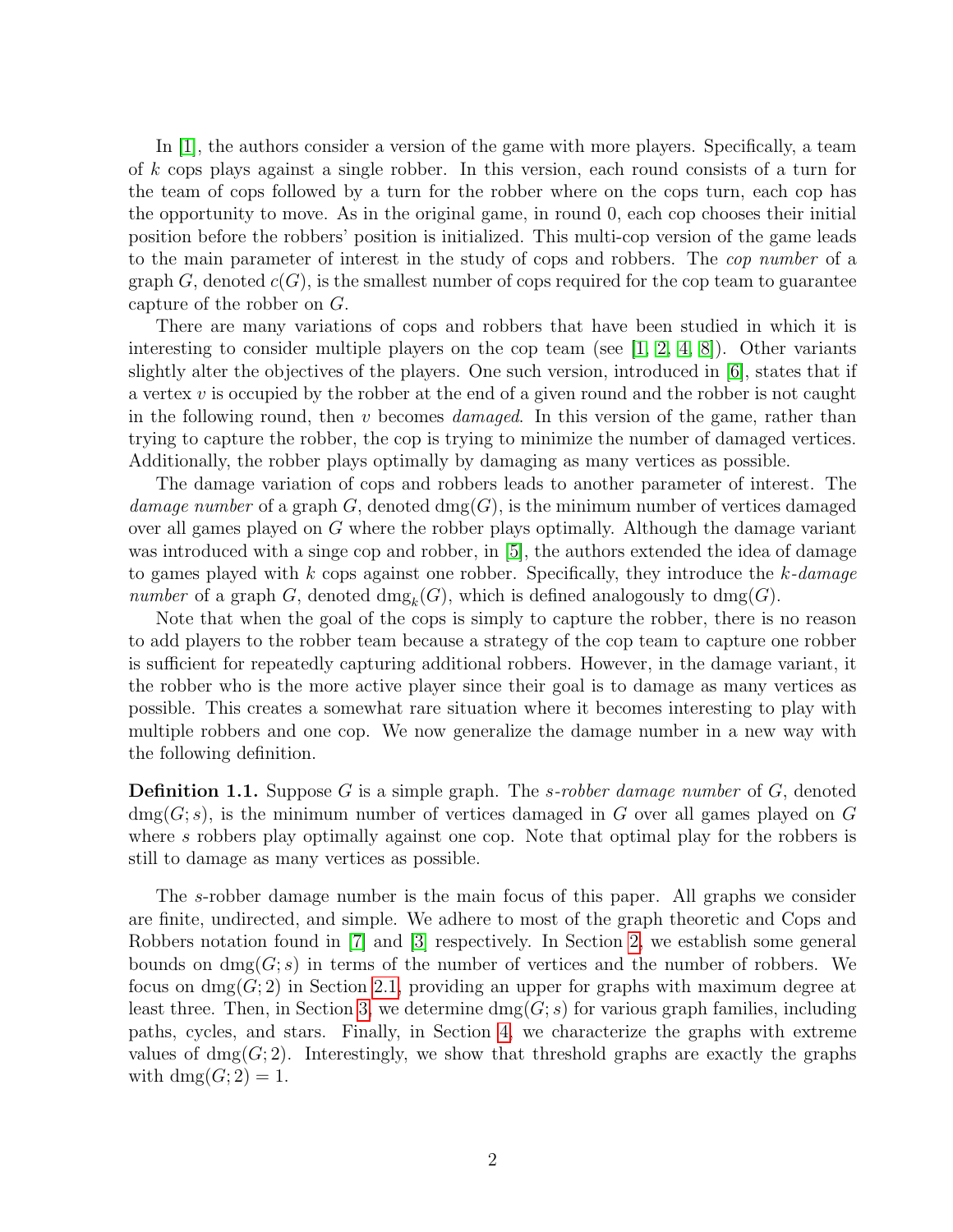### <span id="page-2-0"></span>2 General results on the s-robber damage number

We begin by establishing bounds on the *s*-robber damage number. Throughout this section, we find upper bounds by describing a cop strategy which limits damage to some number of vertices and we find lower bounds by describing a robber strategy for which some number of vertices are always damaged. First, we find a general lower bound for all graphs on  $n$ vertices.

<span id="page-2-1"></span>**Proposition 2.1.** Suppose G is a graph on n vertices. If  $s \leq n-1$ , then  $\text{dmg}(G; s) \geq s-1$ and if  $s \geq n$ , then dmg( $G; s \geq n-2$ .

*Proof.* Let the cop start on any vertex v. If  $s \leq n-1$ , place all of the robbers on separate vertices in  $V(G)\setminus \{v\}$ . The cop can only capture at most 1 robber in the first round, therefore at least  $s - 1$  vertices will be damaged. If  $s \geq n$ , then place at least one robber on each vertex of  $V(G) \setminus \{v\}$ . In the first round, if the cop moves to capture a robber, they can prevent damage to at most one vertex in  $V(G) \setminus \{v\}$ . The only other vertex which will not be damaged in the first round is v. Therefore, at least  $n-2$  vertices will be damaged.  $\Box$ 

We now provide a lower bound for all graphs on  $n \geq 2$  vertices with at least one edge. Note that we later compute the s-robber damage number of the empty graph in Proposition [3.1.](#page-5-1)

<span id="page-2-2"></span>**Proposition 2.2.** Suppose G is a graph on  $n \geq 2$  vertices with at least 1 edge. Then  $\text{dmg}(G; s) \leq n - 2$  for each  $s \geq 1$ .

*Proof.* Consider a cop strategy where the cop starts on a vertex  $v$  with positive degree and toggles between v and one of its neighbors u. If the robber moves to u or v, the cop either captures the robber immediately or moves to capture the robber in the following round. Since the cop can prevent at least two vertices from being damaged, dmg( $G; s$ )  $\leq n-2$ .  $\Box$ 

The combination of Propositions [2.1](#page-2-1) and [2.2](#page-2-2) yields an immediate corollary in the case where the number of robbers is at least the number of vertices.

**Corollary 2.3.** Suppose G is a graph on  $n \geq 2$  vertices with at least 1 edge. If  $s \geq n$ , then  $dmg(G; s) = n - 2.$ 

Since we are considering graphs which are not necessarily connected, it is useful to compute the s-robber damage number of the disjoint union of graphs. In the case of a graph with two disjoint components, we can compute the *s*-robber damage number as follows.

**Proposition 2.4.** For  $s \geq 1$  and graphs G and H, let  $\ell = \max{\dim(G; s-1) + |H|}, \dim(G; s)$ and  $r = \max{\{\text{dmg}(H; s - 1) + |G|, \text{dmg}(H; s)\}}$ . Then,  $\dim(G \cup H; s) = \min{\{\ell, r\}}$ .

*Proof.* Suppose the cop starts on G. If  $\dim(g; s) > \dim(g; s-1) + |H|$ , then the robbers' strategy will be to all start on G and damage  $\text{dmg}(G; s)$  vertices. Otherwise, at least one robber should start on  $H$ . However, since the cop is not on  $H$ , one robber in  $H$  is enough to damage all |H| vertices. So the remaining  $s - 1$  robbers should choose to start on G and dmg( $G$ ;  $s - 1$ ) + |H| will be damaged. Therefore, if the cop starts on G,  $\ell$  vertices are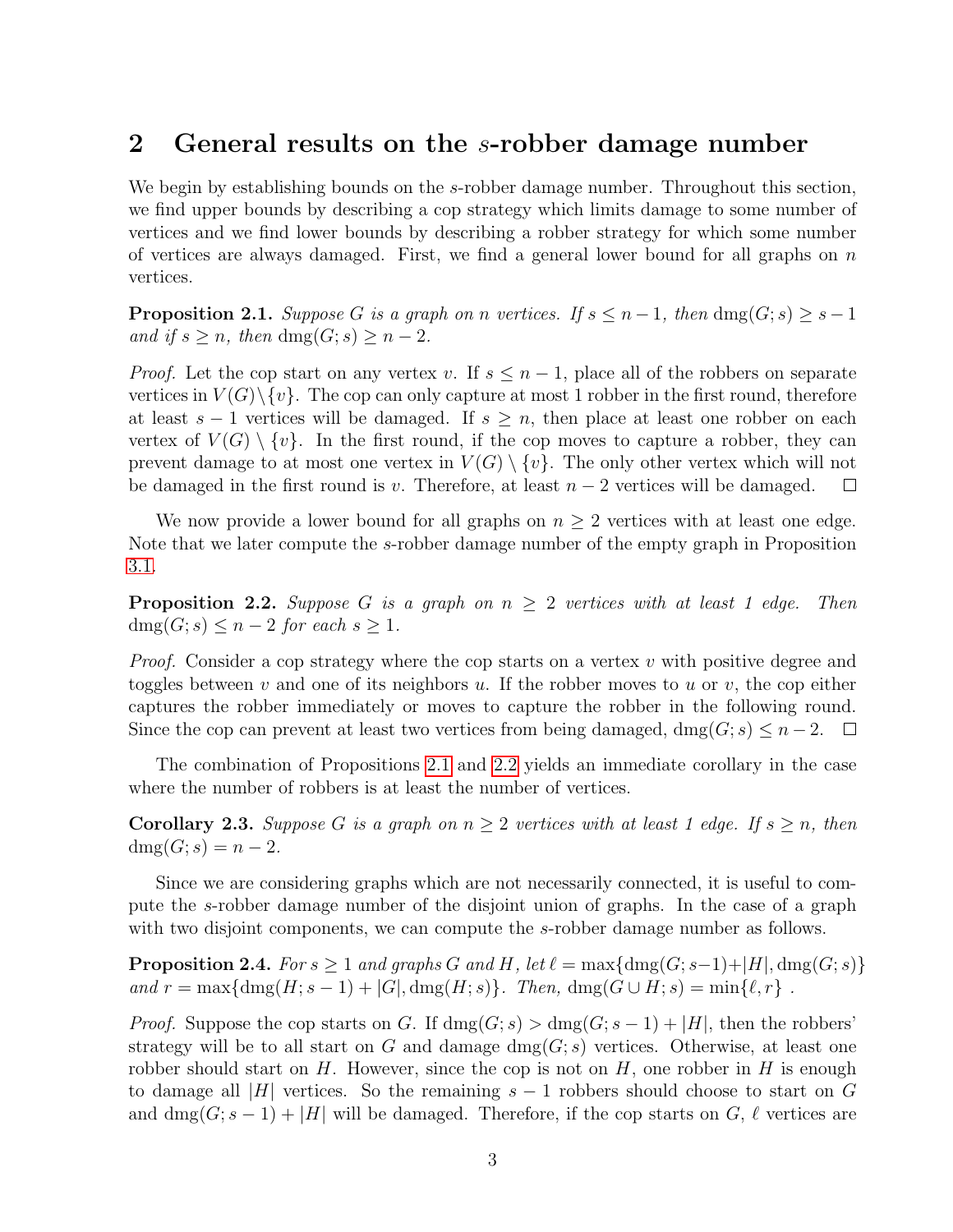damaged. Similarly, if the cop starts on  $H$ , r vertices are damaged. Since the cop is playing optimally, the cop will start on whichever graph will yield the least damage. Therefore,  $\operatorname{dmg}(G \cup H; s) = \min\{\ell, r\}.$  $\Box$ 

Finally, we consider graphs containing cut vertices and determine upper and lower bounds in terms of s and the number of connected components which result from removing a cut vertex.

**Proposition 2.5.** For a graph G, if there exists a vertex  $v \in V(G)$  such that  $G - v$  has  $k \geq 1$  non-trivial connected components, then  $\text{dmg}(G, s) \geq \min(2k - 2, 2s - 2)$  for all  $s \geq 1$ .

*Proof.* Let  $v \in V(G)$  such that  $G - v$  has k non-trivial components. Label the components  $C_1, \ldots, C_k$ . Observe that for vertices  $v_i$  and  $v_j$  which are in different non-trivial components,  $dist(v_i, v_j) \geq 2$ . If  $s \geq k$ , at least one robber can start in each of the k non-trivial components. If the cop captures a robber in  $C_i$  on round 1, it will be at least round 3 before a robber in  $C_j$  for  $i \neq j$  is captured. Since component  $C_j$  is non-trivial, the robber(s) in this component can damage vertices on both rounds 1 and 2. So two or more vertices are damaged in every component except for the component in which the cop captured a robber in round 1. Thus,  $\text{dmg}(G; s) \geq 2k - 2$ . If  $s < k$ , then each robber starts on a different connected component, say  $C_1, \ldots, C_s$ . Using the same strategy as in the previous case, all the robbers except for the one captured first can damage at least two vertices. Thus,  $\text{dmg}(G, s) \geq 2s - 2$ .  $\Box$ 

**Proposition 2.6.** If there exists a vertex  $v \in V(G)$  such that  $G - v$  has  $k \geq 1$  connected components, then  $\text{dmg}(G; s) \le \min(n - k + s - 2, n - 2)$  for all  $s \ge 1$ .

*Proof.* Let  $v \in V(G)$  such that  $G - v$  has k components. First, assume  $s \leq k$  and label s of the components  $C_1, \ldots, C_s$  and the rest of the components (excluding v), C. Note that  $|C| \geq k - s$ . Suppose the cop starts on v and suppose one robber starts on each of the components  $C_1, \ldots, C_s$ . Choose a neighbor of  $v \in C_1$  and call this vertex w. Let the cop protect the edge vw by moving between v and w. This implies that the cop can protect all of the vertices in C in addition to v and w. Therefore, the cop can protect at least  $k - s + 2$ vertices, so  $\text{dmg}(G; 2) \leq n - k + s - 2$ . If  $s > k$ , then  $\text{dmg}(G; s) \leq n - 2$  by Proposition [2.2.](#page-2-2)  $\Box$ 

### <span id="page-3-0"></span>2.1 A bounds on the 2-robber damage number

We now turn our focus to the case where  $s = 2$ . In the next result, we consider graphs which contain a vertex of degree at least three and show that in this case, the bound from Proposition [2.2](#page-2-2) can be improved from  $n-2$  to  $n-3$ .

<span id="page-3-1"></span>**Proposition 2.7.** For a graph G on n vertices, if  $\Delta(G) \geq 3$ , then dmg $(G; 2) \leq n - 3$ .

*Proof.* Consider a graph G with  $\Delta(G) \geq 3$  and let v be a vertex with at least 3 neighbors  $x, y, z \in V(G)$ . Let the cop's strategy be to start on v and try to protect  $x, y, z$ . This implies that the robbers can move freely on the other vertices, but the cop only reacts when one or both robbers move to  $x, y, z$  or v. Therefore, we only need to consider the subgraph induced by these 4 vertices, which we call N.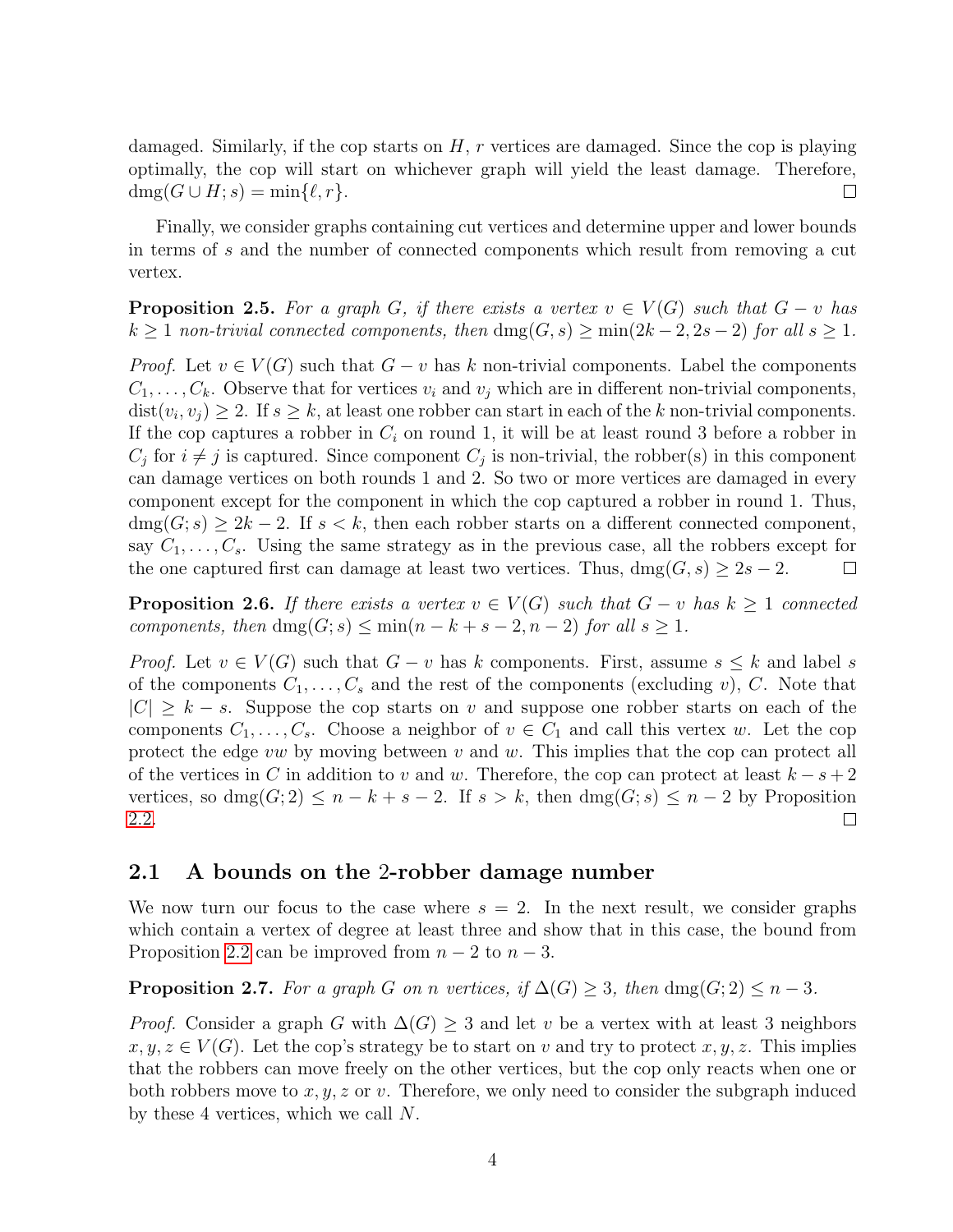Let the robbers be  $R_1$  and  $R_2$ , and first suppose at most one robber ever moves to a vertex in  $N$ . If a robber moves to  $N$ , the cop can clearly capture them, so no vertices in  $N$ are damaged. Next, suppose both robbers move to  $N$  at some point during the game. If the robbers move to  $N$  in non-consecutive rounds, it is clear that the cop can capture the first robber and then return to v. When the second robber moves to  $N$  the cop can capture them too, thus protecting all 4 vertices in N. Suppose the robbers show up in consecutive rounds. Without loss of generality, let  $R_1$  move to x. In the next round, the cop will move from v to x to capture  $R_1$  and  $R_2$  will move to a vertex in N. If  $R_2$  moved to v, then the cop can move back to v and capture in the next round, so no vertices of  $N$  are damaged. Otherwise,  $R_2$  moved to y or z, without loss of generality, say y. After capturing  $R_1$ , the cop will move back to v, protecting x, z and v and  $R_2$  will damage y. No matter where  $R_2$  moves next, the cop can still protect  $x, z$  and  $v$  from becoming damaged.

Finally, suppose both robbers move to  $N$  in the same round. In this case, the cop's strategy depends on the edges between  $x, y$ , and  $z$ . First, suppose there are no edges between  $x, y$ , or z. The cop can follow a similar strategy to the previous one. Without loss of generality, let  $R_1$  move to x and let  $R_2$  move to y. The cop will move to x in the next round to capture  $R_1$  and  $R_2$  will damage y. Next,  $R_2$  can either move to v or leave N and the cop will return to v. From here it is clear that  $R_2$  will not damage another vertex in the next round and if  $R_2$  ever re-enters N it is clear that the cop can capture them. Therefore the cop has prevented  $v, x$ , and  $z$  from being damaged.

Next, suppose there exists one edge within  $x, y, z$  and without loss of generality we'll assume the edge is between x and y. If  $R_1$  and  $R_2$  move to x and y, then the cop will move to x to capture  $R_1$ . At this point,  $R_2$  has damaged y and can either move to x, v (in either case, the cop can capture), or leave N. So it is clear that the cop can prevent  $v, x$ , and z from being damaged. If one robber moves to a vertex on the edge xy and one robber moves to z, the cop will have a different strategy. Suppose  $R_1$  moves to z and  $R_2$  moves to y. The cop will move to y, capturing  $R_2$ , and  $R_1$  will damage z. From here, the cop can return to v and protect v, x and y the rest of the game.

Now, suppose there exists two edges within  $x, y, z$ . Without loss of generality, we'll let the edges be  $xz$  and  $yz$ . First, suppose one robber moves to z and the other moves to x or y. We'll let  $R_1$  move to z and  $R_2$  move to x. The cop can move to z to capture  $R_1$  and  $R_2$ will damage x. From here, the cop can protect the vertices neighboring x within  $N$ . This implies that  $R_1$  cannot damage anymore vertices within N. Next, suppose neither robber moves to z at first. We'll let  $R_1$  move to x and  $R_2$  move to y. The cop will move to x to capture  $R_1$  and  $R_2$  will damage y. From here, the cop will be able to protect the neighbors of y within N (z and v), therefore preventing  $R_2$  from damaging anymore vertices within N.

Finally, suppose there exists an edge between each pair of neighbors of  $v$  in  $N$ . This implies that  $N$  is  $K_4$ , so the cop can capture one robber each round, and only one vertex will be damaged within  $N$ . We have shown that for all cases, the cop can prevent at least 3 vertices from being damaged, therefore dmg $(G; 2) \leq n - 3$ .  $\Box$ 

Next, it is natural to ask whether Proposition [2.7](#page-3-1) can be generalized for all s and  $n \geq 1$ . The most obvious generalization would be: if  $\Delta(G) \geq s+1$ , is  $\text{dmg}(G; s) \leq n - s - 1$ ? We can use Proposition [2.1](#page-2-1) to answer this question negatively in the following way. Note that if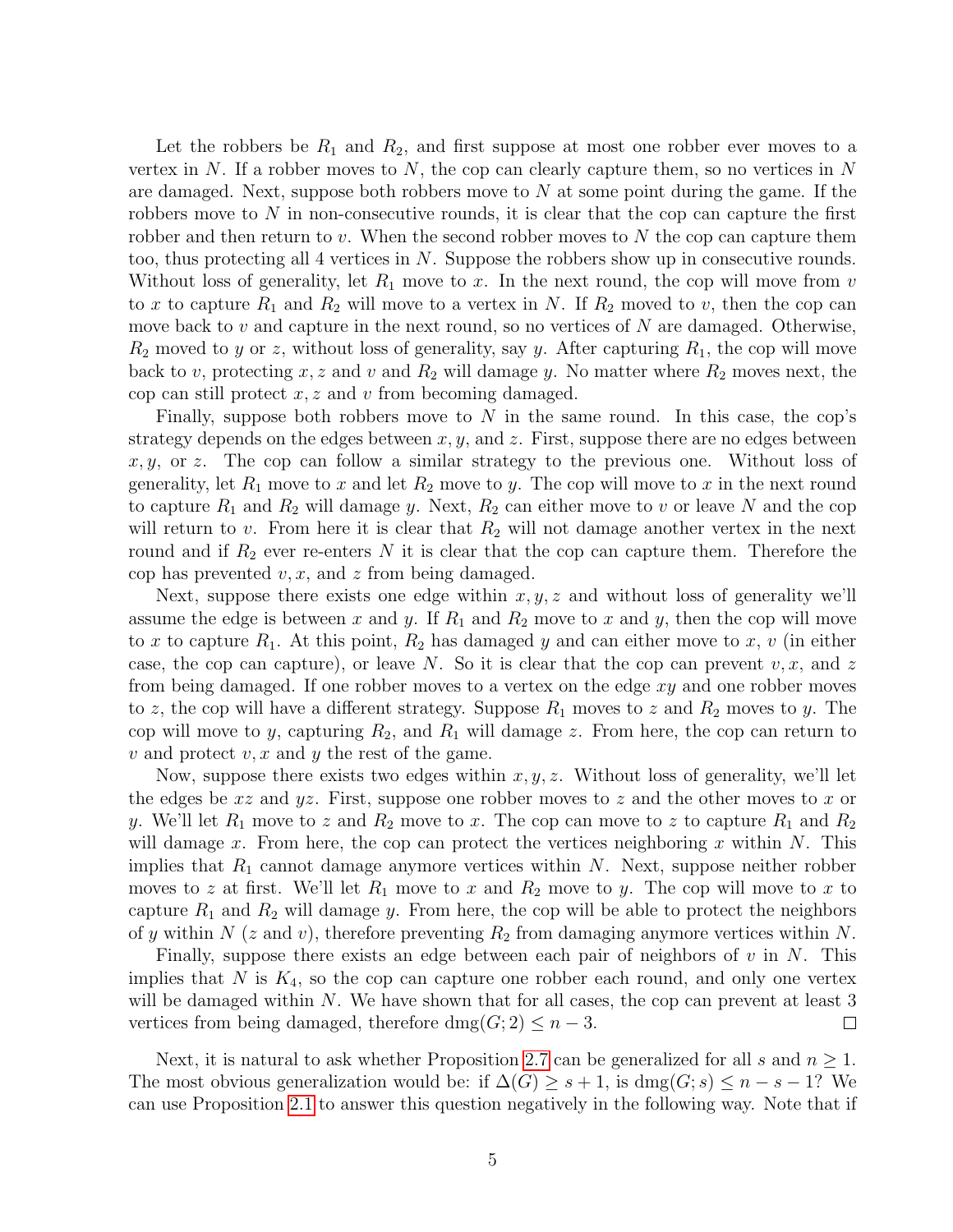<span id="page-5-2"></span> $n < 2s$ , then  $n - s - 1 < s - 1$ . Thus, by Proposition [2.1,](#page-2-1)  $\text{dmg}(G; s) \geq s - 1 > n - s - 1$ . Therefore, it is possible to have a graph on  $n > 2s$  vertices with  $\Delta(G) \geq s + 1$  such that  $\text{dmg}(G; s) > n - s - 1$ . An example of this is illustrated in Figure [1.](#page-5-2)



Figure 1: The wheel on 4 vertices has  $\text{dmg}(W_4; s) > n - s - 1$  for  $s \in \{3, 4\}$ . An initial placement with 1 cop (in blue) and 3 robbers (in red) is shown above.

We now consider another possible generalization. The following conjecture maintains the upper bound of  $n-3$ , but generalizes the condition on the maximum degree that is required.

<span id="page-5-3"></span>Conjecture 2.8. In a graph G, if  $\Delta(G) \geq {s \choose 2}$  $a_2^s$  + 2, then dmg(G; s)  $\leq n-3$  for all  $s \geq 2$ .

## <span id="page-5-0"></span>3 The s-robber damage number of graph families

In this section, we determine the s-robber damage number for certain graph families. We begin by considering the empty graph  $\overline{K_n}$  and the complete graph  $K_n$  on n vertices.

<span id="page-5-1"></span>**Proposition 3.1.** For  $n \geq 1$ ,  $\text{dmg}(\overline{K_n}; s) = \min\{s, n-1\}$  for all  $s \geq 1$ .

*Proof.* Let  $1 \leq s \leq n-1$  and suppose the cop starts on vertex  $v \in V(G)$ . The robbers can each start on distinct vertices in  $V(G) \setminus \{v\}$  and the cop can only protect v. Thus, s vertices are damaged. If  $s > n - 1$ , let the s robbers start on the  $n - 1$  vertices not occupied by the cop. Therefore,  $n-1$  vertices are damaged.  $\Box$ 

**Proposition 3.2.** For  $n \geq 4$ ,  $\text{dmg}(K_n; s) = \min\{\frac{s(s-1)}{2}$  $\frac{(-1)}{2}, n-2$  for all  $s \geq 1$ .

*Proof.* First, note that by Proposition [2.2,](#page-2-2)  $\text{dmg}(K_n; s) \leq n - 2$ . Next, we assume  $\frac{s(s-1)}{2} \leq$  $n-2$  and show that there exists a cop strategy such that  $\text{dmg}(K_n; s) \le \min\{\frac{s(s-1)}{2}\}$  $\frac{(-1)}{2}$ . Since every vertex in  $K_n$  is a dominating vertex, the cop can capture a new robber each round until all of the robbers have been caught. Since  $\binom{s}{2}$  $\binom{s}{2} \leq n-2$ , in the first round,  $s-1$  vertices will be damaged and as the cop continues to capture robbers,  $s - 2$ ,  $s - 3$ , ... vertices will be damaged each round. Therefore, if there are enough vertices in the graph, the robbers can damage at most  $(s-1) + (s-2) + ... = {s \choose 2}$  $\binom{s}{2} = \frac{s(s-1)}{2}$  $\frac{(-1)}{2}$  vertices. Thus, the cop should use this strategy when  $\frac{s(s-1)}{2} \leq n-2$  and use the strategy from Proposition [2.2](#page-2-2) otherwise. This implies that  $\text{dmg}(K_n; s) \le \min\{\frac{s(s-1)}{2}$  $\frac{(-1)}{2}, n-2\}.$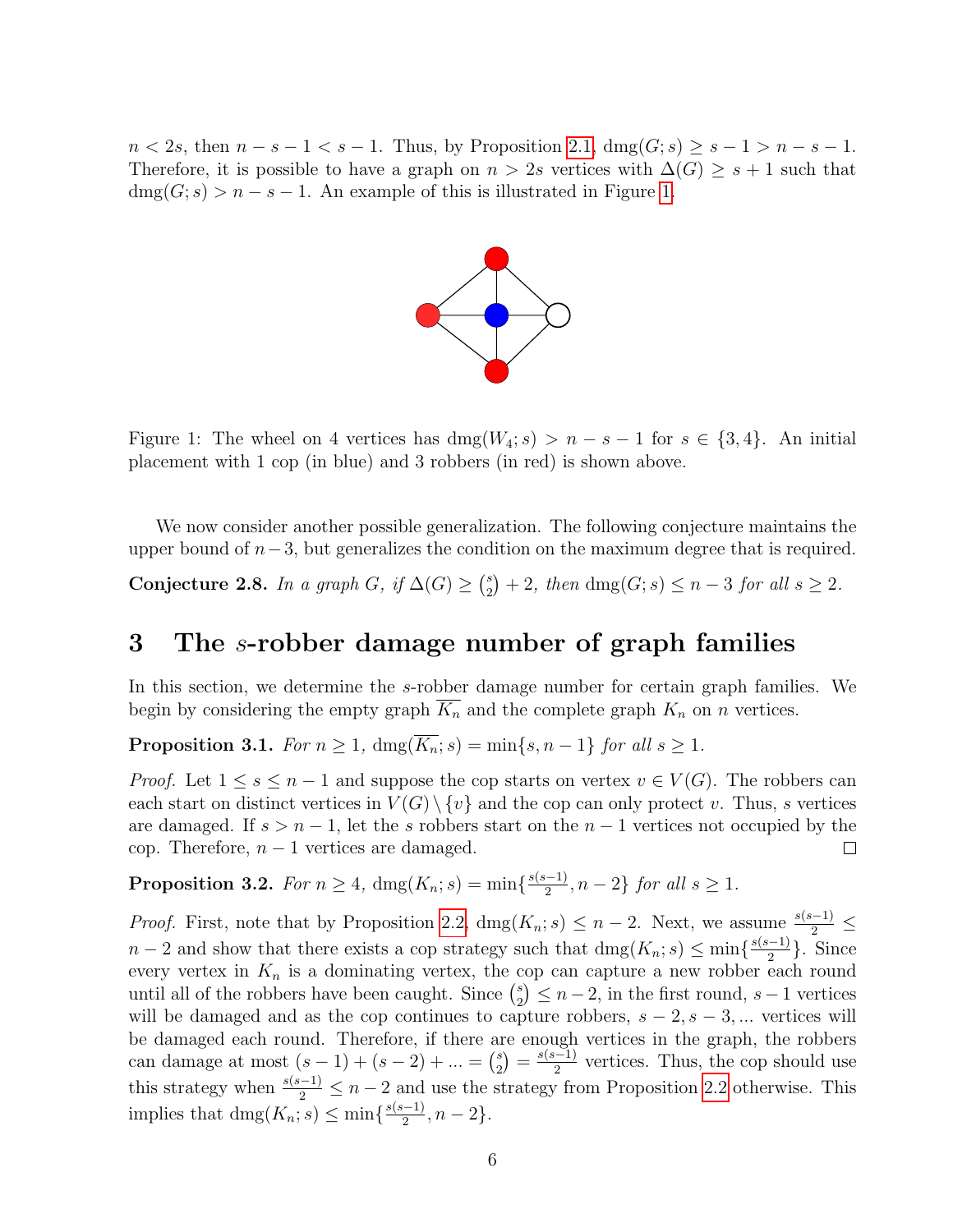Next, we will give a strategy for the robbers such that no matter what the cop does, the robbers can damage at least  $\min\left\{\frac{s(s-1)}{2}\right\}$  $\frac{(-1)}{2}$ ,  $n-2$ } vertices. Let the robbers start on as many vertices as possible, but not the vertex that the cop starts on. If  $\binom{s}{2}$  $_{2}^{s}$ )  $\leq n-2$ , all of the robbers can start on distinct vertices and it is clear that the cop can only capture one robber in the first round. This implies that after the first round,  $s - 1$  vertices are damaged and  $s - 1$  robbers remain uncaught. Suppose the robbers try to damage as many vertices as possible by moving to different undamaged vertices each round. Thus, the robbers can damage  $(s-1) + (s-2) + ... = \frac{s(s-1)}{2}$  $\frac{(-1)}{2}$  vertices, no matter what the cop does.

Now, suppose  $\binom{s}{2}$  $\binom{s}{2}$  > n – 2. This implies that at some point in the game, the number of undamaged vertices,  $k$ , is less than the number of remaining robbers. Assuming the cop has been playing optimally up to this point, the cop will be occupying one of these undamaged vertices. Therefore, by moving to the undamaged vertices, the robbers can damage at least  $k - 2$  vertices in the next round. This leaves 2 vertices undamaged, which implies that the robbers can damage at least  $n-2$  vertices. Therefore, we have established that dmg( $K_n$ ; s) = min{ $\frac{s(s-1)}{2}$  $\frac{n-1}{2}, n-2\}.$  $\Box$ 

We next consider the path graph on n vertices,  $P_n$  and show that for any number of robbers s, the s-robber damage number is  $n-2$ .

<span id="page-6-0"></span>**Theorem 3.3.** For  $n, s \ge 2$ ,  $\text{dmg}(P_n; s) = n - 2$ .

*Proof.* By Proposition [2.2,](#page-2-2) we have that  $\text{dmg}(P_n; s) \leq n-2$ . To show  $\text{dmg}(P_n; s) \geq n-2$ , we argue that for any cop strategy, the robbers are able to damage  $n-2$  vertices.

For  $s > 2$ , the robbers can form two non-empty groups such that every robber in each group acts as a single robber. Thus, it is sufficient to prove the result for  $s = 2$ . Let the two robbers be called  $R_1$  and  $R_2$ .

If  $n = 2$ , it is clear that the cop can protect the two vertices and therefore the robbers are not able to damage any vertices. So,  $n - 2 = 2 - 2 = 0$  vertices can be damaged. Next, let  $n > 2$ . If the cop starts on a leaf, the robbers can start on the vertex which is distance two away from this leaf. On each round, the robbers can move towards the other end of the path and will not be captured until they reach the end. Therefore, the robbers can damage  $n-2$  vertices.

Now, suppose the cop starts on a neighbor of a leaf. If  $n = 3$ , the only neighbor of a leaf is the middle vertex and a robber can start on each leaf. Since the cop can only capture one of the robbers in the first round, it is clear that at least one vertex will be damaged and  $n-2=3-2=1$ . If  $n>3$ , place  $R_1$  on the leaf neighboring the cop and place  $R_2$  on the vertex of distance two from the cop. If the cop passes during the first round,  $R_1$  will damage the leaf and  $R_2$  can move to the other end of the path, damaging  $n-3$  vertices. Therefore,  $n-3+1=n-2$  vertices are damaged. If the cop captures  $R_1$  in the first round, then  $R_2$ can move towards the cop in the first round and then move back towards the other end of the path, damaging  $n-2$  vertices. If the cop moves towards  $R_2$  in the first round,  $R_2$  will move to the other end of the path, damaging  $n-3$  vertices on the way. Since  $R_1$  will at least damage one vertex (the leaf), at least  $n-3+1=n-2$  vertices are damaged.

Finally, suppose the cop starts on a vertex which is distance at least two from both leaves. It is clear in this case that  $n \geq 5$ . Consider the cop's initial vertex and the two vertices to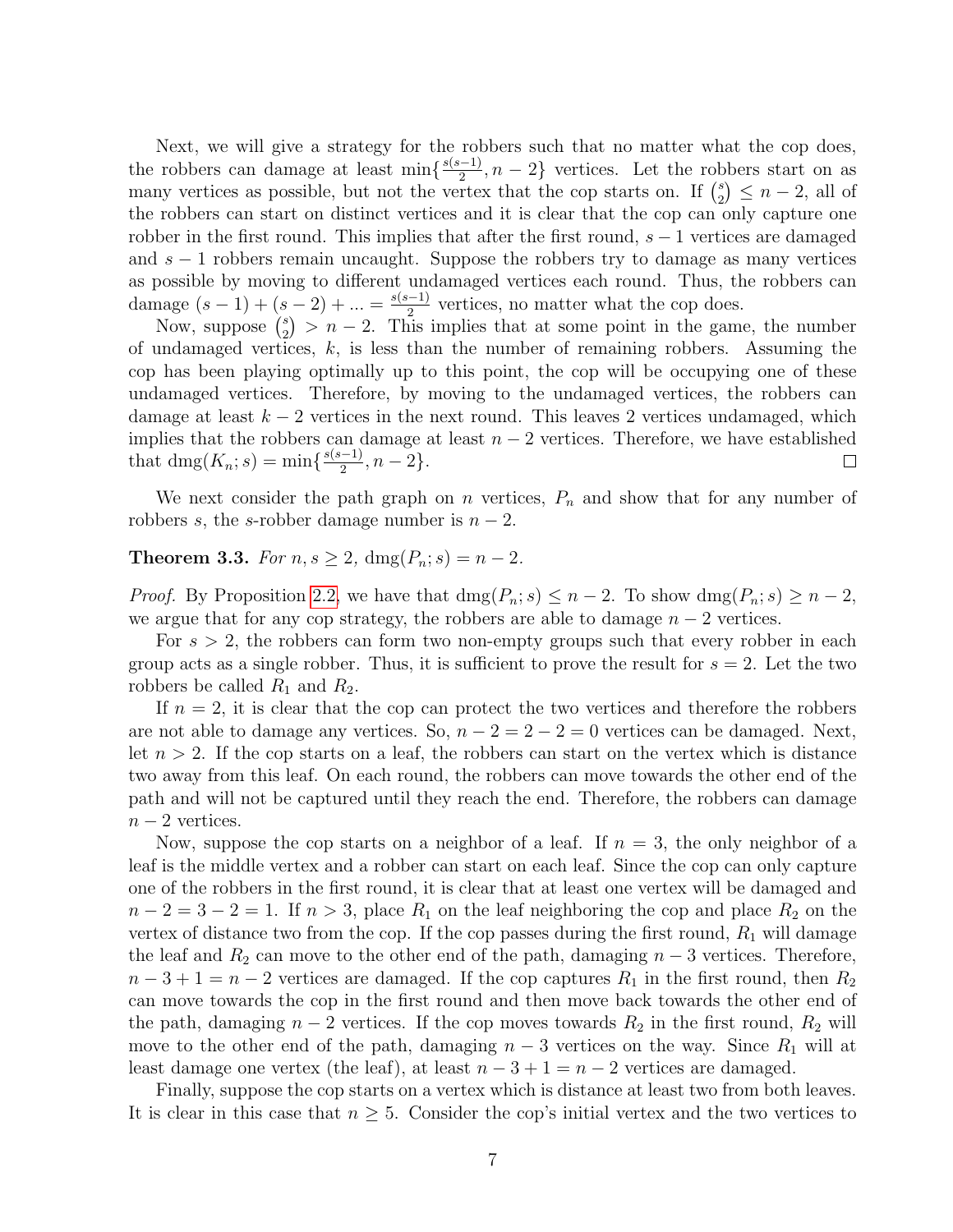its left and right. We label these vertices  $v_1, ..., v_5$ , left to right, so the cop starts on  $v_3$ . Let  $R_1$  start on  $v_1$  and  $R_2$  start on  $v_5$ . Let x and y be the number of vertices in  $P_n$  to the left of  $v_1$  and to the right of  $v_5$ , respectively. Without loss of generality, suppose  $x \leq y$  (note that x or y could be zero).

If the cop moves to  $v_2$  in the first round, then the robbers will both move to the left as well and  $R_2$  will damage  $v_4$ . Similarly, if the cop moves to  $v_4$  in the first round, then the robbers will both move to the right as well and  $R_1$  will damage  $v_2$ . After this happens,  $R_1$  can move left during every turn and  $R_2$  can move right during every turn (until they reach a leaf), damaging each vertex on their path. It is clear that  $v_3$  and the vertex the cop moves to in the first round are the only undamaged vertices. Therefore,  $n-2$  vertices will be damaged.

If the cop doesn't move first, then the robbers must move first (otherwise, if neither player moves, only two vertices are damaged). It is obvious that  $R_1$  can damage  $x + 1$ vertices without being caught. As  $R_1$  is damaging those vertices,  $R_2$  can stay exactly two vertices to the right of the cop, whenever possible.

If  $R_2$  is ever captured, this strategy ensures capture will occur on the right leaf. Capturing  $R_2$  on that vertex will take the cop at least  $2 + y$  rounds. In order to prevent damage to all of the vertices, the cop must then move back to  $v_3$ . Note that the cop requires at least  $2(2+y) = 4+2y$  rounds to capture  $R_2$  and return to  $v_3$ . However, in at most  $2x+1$  rounds,  $R_1$  can move left, damaging the left side of the path, and then return to  $v_2$ . Since  $x \leq y$ , it's clear that  $2x + 1 < 2y + 4$ , which means  $R_1$  can damage  $v_2$ . Overall,  $R_1$  can damage at least  $x + 2$  vertices and  $R_2$  can damage  $y + 1$  vertices and therefore, at least  $n - 2$  vertices will be damaged.

Otherwise, assume that  $R_2$  is not captured. If the cop ever moves to the left of  $v_3$  towards  $R_1$ , then  $R_2$  can damage  $v_4$ ,  $v_5$  and the y vertices to the right  $v_5$  without being caught. It is clear that  $v_2$  and  $v_3$  are the only undamaged vertices, so  $n-2$  vertices can be damaged. Next, suppose the cop never moves to the left of  $v_3$ . If the cop is to the right of  $v_3$  when  $R_1$ returns to  $v_1$ , it's clear that  $R_1$  can damage  $v_2$ . At this point,  $R_2$  can damage any remaining vertices on the right side of the path, so  $x + 2 + y + 1 = n - 2$  vertices can be damaged. If the cop is on  $v_3$  when  $R_1$  returns to  $v_1$ ,  $R_2$  is on  $v_5$ . If the cop moves to either  $v_2$  or  $v_4$ , then the robbers can act as if the cop did this in round one, and damage  $n-2$  vertices as in that case. If the cop passes,  $R_1$  can move to  $v_2$  and  $R_2$  can stay on  $v_5$ . If the cop doesn't capture  $R_1$ , then  $v_2$  will be damaged and  $R_2$  can damage  $v_5$  and y more vertices without being caught, so  $n-2$  vertices are damaged. On the other hand, if the cop moves to  $v_2$  to capture  $R_1$ , then  $R_2$  can move to  $v_4$  and then move back down the right end of the path without getting caught. Therefore  $n-2$  vertices are damaged.

We have shown that at least  $n-2$  vertices are damaged regardless of what strategy the cop uses, so dmg $(P_n; s) = n - 2$ .  $\Box$ 

Next, we show that  $n-2$  is also the s-robber damage number for the cycle graph  $C_n$  on n vertices, employing a similar technique to Theorem [3.3.](#page-6-0)

<span id="page-7-0"></span>**Theorem 3.4.** For  $n \geq 3$  and  $s \geq 2$ , dmg $(C_n; s) = n - 2$ .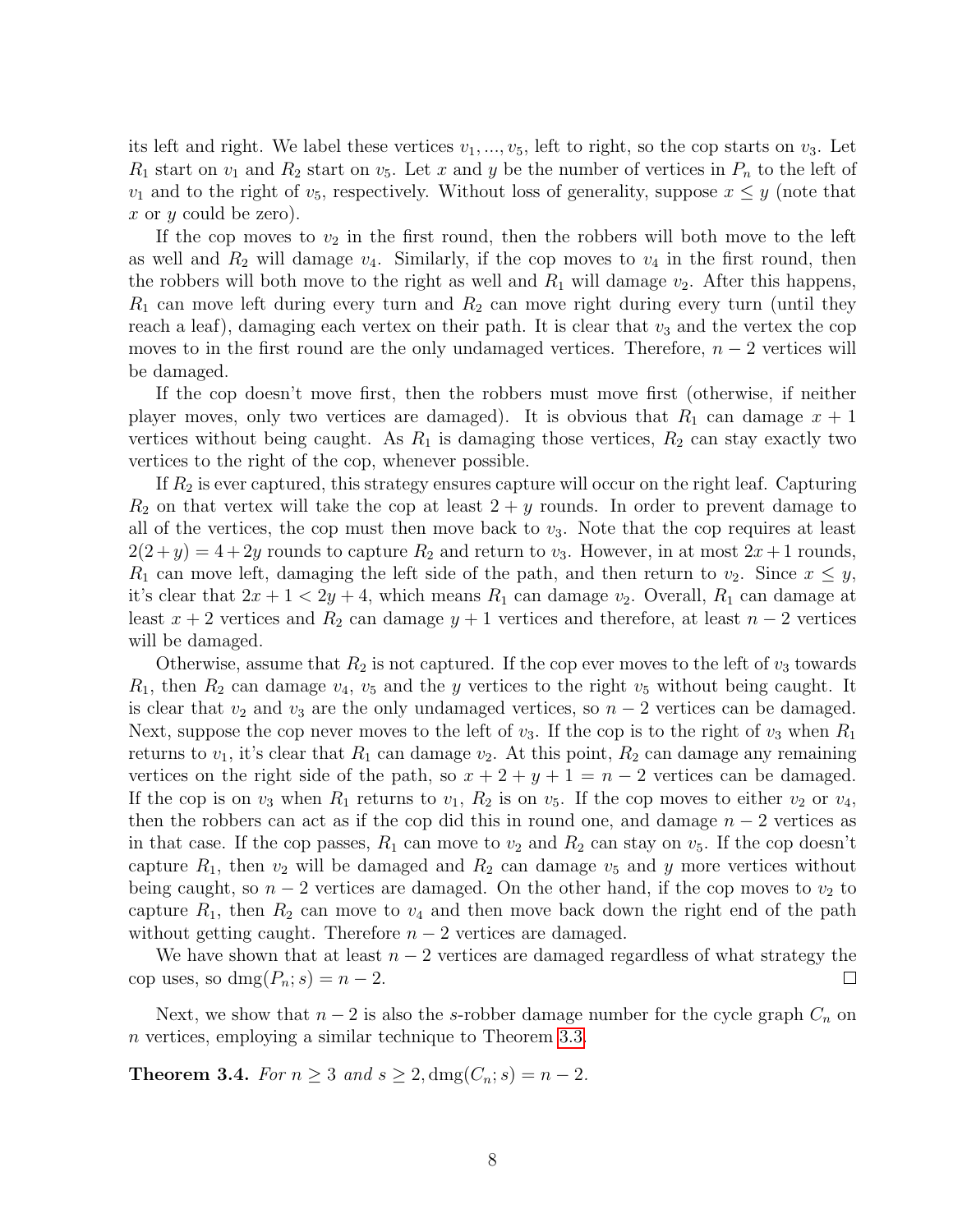*Proof.* By Proposition [2.2,](#page-2-2) we have that  $\text{dmg}(C_n; s) \leq n - 2$ . To show  $\text{dmg}(C_n; s) \geq n - 2$ , we argue that for any cop strategy, the robbers are able to damage  $n-2$  vertices.

As in the proof of Theorem [3.3,](#page-6-0) for  $s > 2$ , the robbers can form two non-empty groups such that every robber in each group acts as a single robber. Thus, it sufficient to prove the result for  $s = 2$ . Let the two robbers be called  $R_1$  and  $R_2$ .

If  $n = 3$ , the robbers can start on the two vertices that the cop does not start on. In the first round, the cop can only capture one robber therefore one vertex will be damaged. Thus, damage is at least one. If  $n = 4$ , let  $R_1$  start next to the cop and let  $R_2$  start on the vertex of distance two from the cop. In the first round, the cop will capture  $R_1$ . Then  $R<sub>2</sub>$  can move to its neighbor that will be a distance of two away from the cop. This implies that  $R_2$  can damage its starting vertex and a second vertex. Thus, at least two vertices are damaged.

If  $n \geq 5$ , suppose the cop starts on an arbitrary vertex  $v_3$  and label the four closest vertices to  $v_3$  as  $v_1, v_2, v_4, v_5$ , clockwise. Let the robbers,  $R_1$  and  $R_2$ , start on vertices  $v_1$  and  $v_5$ , respectively. Suppose there are  $z = n - 5$  vertices left unlabeled (note it is possible that  $z = 0$ ). Split up the z vertices into two sets, X and Y, as follows. Let X be the set of  $\lceil \frac{n-5}{2} \rceil$  $\frac{-5}{2}$ ] vertices, starting from the unlabeled neighbor of  $v_1$  and moving counterclockwise. Similarly, let Y be the set of  $\lceil \frac{n-5}{2} \rceil$  $\frac{-5}{2}$  vertices, starting from the unlabeled neighbor of  $v_5$  and moving clockwise. Note that if  $n$  is even,  $X$  and  $Y$  will both contain the vertex which is farthest away from  $v_3$ .

Suppose the cop moves to  $v_2$  in the first round. Then,  $R_1$  will move in the same direction away from the cop and  $R_2$  will move to  $v_4$ . At this point,  $R_1$  and  $R_2$  are guaranteed to damage  $n-2$  vertices. This is because no matter what the cop does,  $R_1$  and  $R_2$  can move towards each other (and away from the cop), and damage the z additional vertices without being caught. This implies that z vertices plus  $v_1, v_4$ , and  $v_5$  are damaged, so  $n-5+3=n-2$ vertices are damaged. If the cop moves to  $v_4$  in the first round, then the robbers can simply follow the same strategy with their roles reversed.

If the cop passes on the first round, we can use a technique similar to the one in the proof of Theorem [3.3.](#page-6-0) Let  $R_1$  move counterclockwise, damaging the vertices in X, while  $R_2$ stays a distance of two away from the cop. Using this strategy, it is clear that  $R_2$  will not be captured. If the cop ever moves from  $v_3$  to  $v_2$ , then we know that  $R_2$  can damage  $v_4$ . Afterward,  $R_2$  can move clockwise until the robbers have together damaged all remaining vertices. In this case, the robbers damage at least  $z + 3 = n - 2$  vertices.

If the cop never moves from  $v_3$  to  $v_2$ , then the cop could only move to a vertex in X by moving clockwise through Y. During this process,  $R_2$  will stay a distance of two away from the cop and damage all of the vertices in Y, as well as  $v_5$ . It will take at least  $\lceil \frac{n-5}{2} \rceil$  $\frac{-5}{2}$ ] + 2 rounds for the cop to enter X. However,  $R_1$  can damage  $v_1$  and all of the vertices in X in  $\lceil \frac{n-5}{2} \rceil$  $\frac{-5}{2}$  + 1 rounds. Then,  $R_1$  can move clockwise back to  $v_2$  without being captured, since the cop will always be at least distance two away. Thus,  $n-2$  vertices are damaged.

If the cop never enters X, the cop will only ever move between the vertices in Y ∪  $\{v_3, v_4, v_5\}$ . This means that  $R_1$  can damage  $v_1, v_2$ , and the vertices in X, since the cop will never enter these vertices. Meanwhile,  $R_2$  can start moving clockwise on every turn while remaining at least distance two from the cop at all times. Using this strategy,  $R_2$  can damage  $v_5$  and the vertices in Y. Therefore,  $n-2$  vertices are damaged.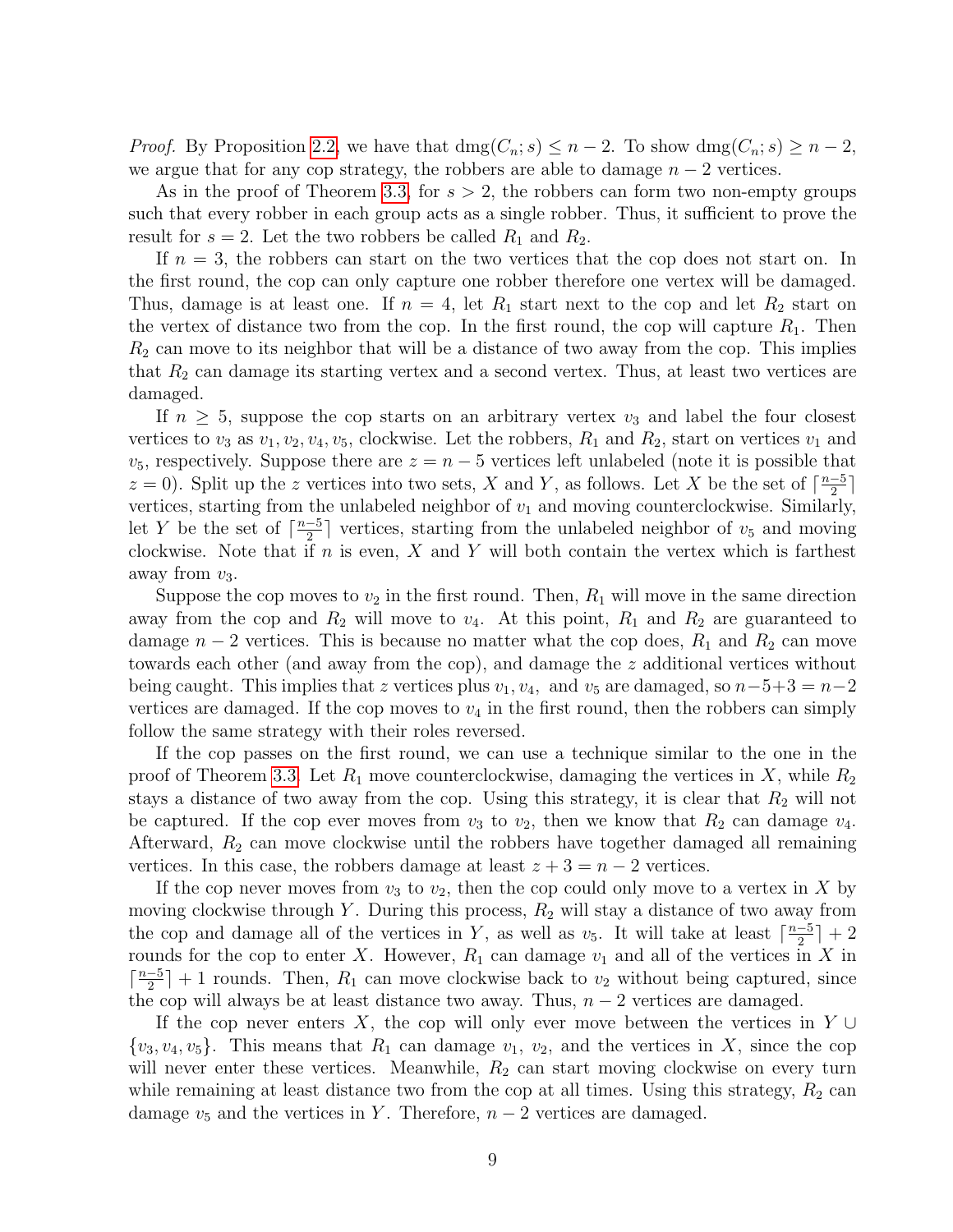We have shown that the robbers can damage at least  $n-2$  vertices no matter what strategy the cop uses, so dmg $(C_n; s) = n - 2$ .  $\Box$ 

Finally, we show that a similar technique to Theorem [3.3](#page-6-0) can be used to compute the s-robber damage number of a spider graph.

<span id="page-9-0"></span>**Theorem 3.5.** Suppose G is a spider graph with 
$$
\ell \geq 3
$$
 legs of lengths  $k_1 \geq k_2 \geq \cdots \geq k_{\ell}$ .  
If  $2 \leq s \leq \ell$ ,  $deg(G; s) = \left(\sum_{i=1}^{s} k_i\right) - 1$  and if  $s > \ell$ ,  $deg(G; s) = n - 2$ .

*Proof.* Let the vertex in the center of the spider be c. If  $s > \ell$ , the fact that dmg(G; s)  $\leq n-2$ follows from Proposition [2.2.](#page-2-2) If  $2 \leq s \leq \ell$ , suppose the cop starts on c and remains there unless a robber moves to a neighbor of  $c$ . In this case, the cop's strategy will be to capture the robber and return back to  $c$ . This implies that if the robbers start on the  $s$  longest legs, the cop can protect all of the other legs, as well as one vertex in a leg that contains a robber. Therefore, the cop can protect  $n - (\sum_{i=1}^{s} k_i) + 1$  vertices and  $\text{dmg}(G; s) \le (\sum_{i=1}^{s} k_i) - 1$ .

If  $s > l$ , the robbers can behave as  $\ell$  robbers which implies dmg( $G; s$ )  $\geq$  dmg( $G; \ell$ ). Since  $\left(\sum_{i=1}^{\ell} k_i\right) - 1 = n - 2$ , it is sufficient to assume  $2 \leq s \leq \ell$  and provide a strategy for the robbers such that they can always damage at least  $(\sum_{i=1}^{s} k_i) - 1$  vertices for every cop strategy. We first consider the case where  $k_i \geq 2$  for all  $1 \leq i \leq s$ . Let  $v_i$  be the vertex adjacent to c in the leg of length  $k_i$  for  $1 \leq i \leq \ell$ , and let  $u_i$  be the vertex adjacent to  $v_i$ which is not c for  $1 \leq i \leq s$ . Call the s robbers  $R_1, R_2, \ldots, R_s$ .

Suppose the cop starts on c and let  $R_i$  place on  $u_i$  for each  $1 \leq i \leq s$ . If the cop moves in round one to  $v_j$  for some  $s + 1 \leq j \leq \ell$ , each robber  $R_i$  can move to  $v_i$  and damage it. Then, regardless of what the cop does next,  $R_i$  can move to the leaf in their leg without being captured. Thus, damage is at least  $(\sum_{i=1}^{s} k_i)$ . If the cop moves in round one to  $v_j$  for some  $1 \leq j \leq s$ , then  $R_j$  will move towards the leaf in their leg and all the other robbers  $R_i$  can move to  $v_i$ . On each subsequent round, regardless of what the cop does, each robber can move towards the leaf in their leg without being captured. Thus, at least  $(\sum_{i=1}^{s} k_i) - 1$ vertices are damaged.

If the cop passes during round 1, let  $R_s$  move towards the leaf in its leg. While the cop remains on c, the other robbers should not move. If the cop ever moves from c to  $v_j$  for some  $1 \leq j \leq \ell$ , all robbers  $R_i$  for  $i \neq s, j$  should move to  $v_i$ . In every round after this, each  $R_i$  should move towards the leaf in their leg, damaging  $k_i$  vertices. If  $s \leq j \leq \ell$ , then the robbers  $R_1, \ldots, R_{s-1}$  damage  $\sum_{i=1}^{s-1} k_i$  vertices and  $R_s$  damages  $k_s - 1$  vertices, so at least  $(\sum_{i=1}^s k_i) - 1$  vertices are damaged.

If  $1 \leq j \leq s-1$ , then  $R_j$  should maintain a distance of two from the cop as long as they share a leg, or until  $R_j$  is forced to the leaf of their leg and captured. If  $R_j$  is captured, the cop will take at least  $2k_j + 1$  rounds to capture  $R_j$  and return to the center (since the cop passed in the first round). However,  $R_s$  can move to the end of their leg and back to  $v_s$ in only  $2k_s - 1$  rounds. Since  $k_s \leq k_j$ ,  $R_s$  can damage every vertex in its leg, including  $v_s$ , without being captured. Each remaining robber  $R_i$  for  $i \neq s, j$  also damages  $k_i$  vertices and  $R_j$  damages  $k_j - 1$  vertices. Therefore, at least  $\left(\sum_{i=1}^s k_i\right) - 1$  are damaged.

Next, assume the cop does not capture  $R_j$ . Since  $R_j$  can always maintain a distance of two from the cop, if the cop ever moves into another leg, then  $R_j$  can damage  $v_j$ . After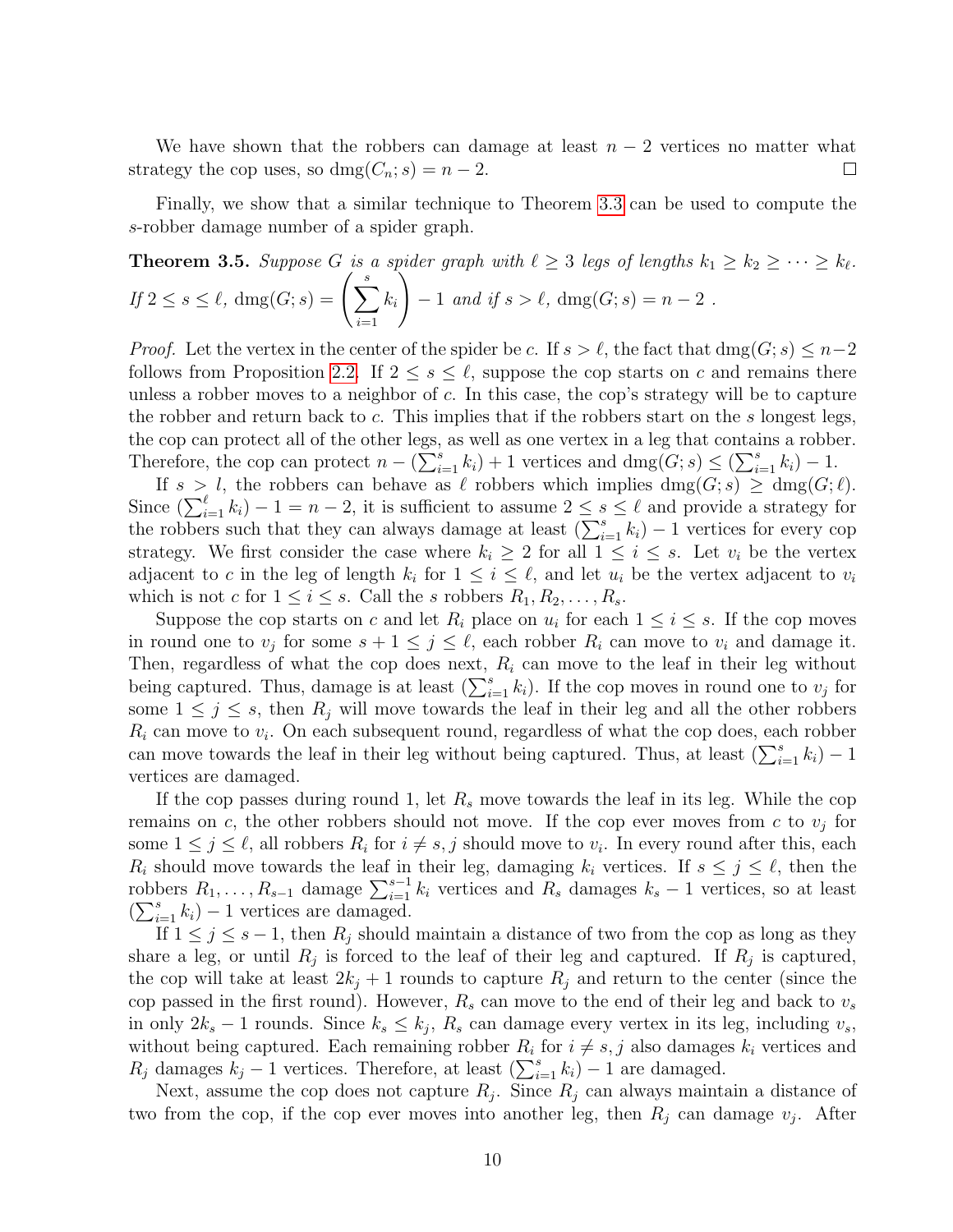damaging  $v_j$ ,  $R_j$  can stop following the cop and move to the leaf in their leg, damaging  $k_j$ vertices. Since all other robbers also damaged all of the vertices in their legs (except for  $R_s$ , which damaged at least  $k_s - 1$  vertices), damage is at least  $(\sum_{i=1}^s k_i) - 1$ . If the cop never leaves the leg containing  $R_j$ , then  $R_j$  can maintain a distance of two from the cop until  $R_s$ moves from the leaf in their leg and back to  $v_s$ . Since the cop is on the leg with  $R_j$ , it follows that  $R_s$  can damage  $v_s$  without being captured. After this,  $R_i$  can move to the leaf in their leg, damaging  $k_j - 1$  vertices ( $v_j$  will not be damaged). Since all other robbers damaged all of the vertices in their legs, damage is at least  $(\sum_{i=1}^{s} k_i) - 1$ .

If the cop starts on one of the  $\ell - s$  shortest legs, let  $R_i$  place on  $v_i$  for  $1 \leq i \leq s$ . Regardless of what the cop does, each robber can move towards the end of their leg on each turn, and will not be caught before they damage every vertex in their leg. Therefore, damage is at least  $\sum_{i=1}^s k_i$ .

Next, let the cop start on one of the s longest legs; specifically, suppose the cop starts on a vertex on the leg of length  $k_j$  for some  $1 \leq j \leq s$ . Choose another leg of length  $k_t$  for some  $1 \le t \le s$  and  $t \ne j$ , and consider the path P of length  $k_j + k_t + 1$  formed by the two legs and the center vertex. Place two robbers on  $P$  in the optimal starting positions relative to the cop for a path on  $k_j + k_t + 1$  vertices. All other robbers  $R_i$  for  $1 \leq i \leq s$  and  $i \neq j, t$ should place on  $v_i$ . Regardless of what the cop does, each  $R_i$  can move towards the end of their leg during each round, damaging all  $k_i$  vertices in their leg. Meanwhile, as long as the cop remains on P,  $R_i$  and  $R_t$  should follow the strategy for a path of that length, as outlined in the proof of Theorem [3.3.](#page-6-0) If the cop never leaves  $P$ , the damage on the path is at least  $k_j + k_t + 1 - 2$  and total damage is at least  $\left(\sum_{i=1}^s k_i\right) - 1$ .

Now assume that at some point, the cop leaves  $P$  and enters another leg. Consider what strategy each robber was employing on the previous turn, when the cop was necessarily on c. If neither robber was attempting to remain two vertices away from the cop, then each robber can continue employing their current strategies from the proof of Theorem [3.3](#page-6-0) and they will be able to damage their parts of the path, damaging at least  $k_j + k_t - 1$  vertices together. Now suppose one of the robbers was attempting to remain two vertices away from the cop on P. Without loss of generality, let this robber be  $R_t$ . Note, in this case, neither robber will have been captured. While the cop is on  $c$  or in another leg of  $G$ , both robbers should act as if the cop is on c. Then,  $R_t$  is necessarily on  $u_t$  and will remain on this vertex as long as the cop doesn't move to  $v_j$  or  $v_t$ , or until  $R_j$  damages all vertices on the other leg in P, whichever happens first. If the cop moves to  $v_j$  or  $v_t$ , the robbers continue playing their strategy outlined in Theorem [3.3](#page-6-0) until they damage  $k_j + k_t - 1$  vertices. If  $R_j$  damages all the vertices on their side of c first, then  $R_t$  can now move to the leaf on the other side of c in P. In this case, the two robbers still damage  $k_j + k_t - 1$  vertices. Therefore, all s cops together damage at least  $(\sum_{i=1}^{s} k_i) - 1$  vertices.

Finally, we consider the case where  $k_p = 1$  for some  $1 \le p \le s$  and note this implies that  $k_i = 1$  for all  $p \leq i \leq \ell$ . Note if  $p = 1$ , all legs have length one. If the cop starts on c and the robbers all start on  $v_1, \dots, v_s$ , the cop can capture at most one robber on the first round, so at least  $s - 1 = (\sum_{i=1}^{s} k_i) - 1$  vertices are damaged. If the cop does not start on c, the robbers can start on at least  $s - 1$  of the vertices  $v_1, \dots, v_s$  and the cop cannot capture a robber on the first round. Thus, at least  $s - 1 = (\sum_{i=1}^{s} k_i) - 1$  vertices are damaged.

Now, assume  $p \geq 2$ , so there exists at least one leg of length at least two. In this case,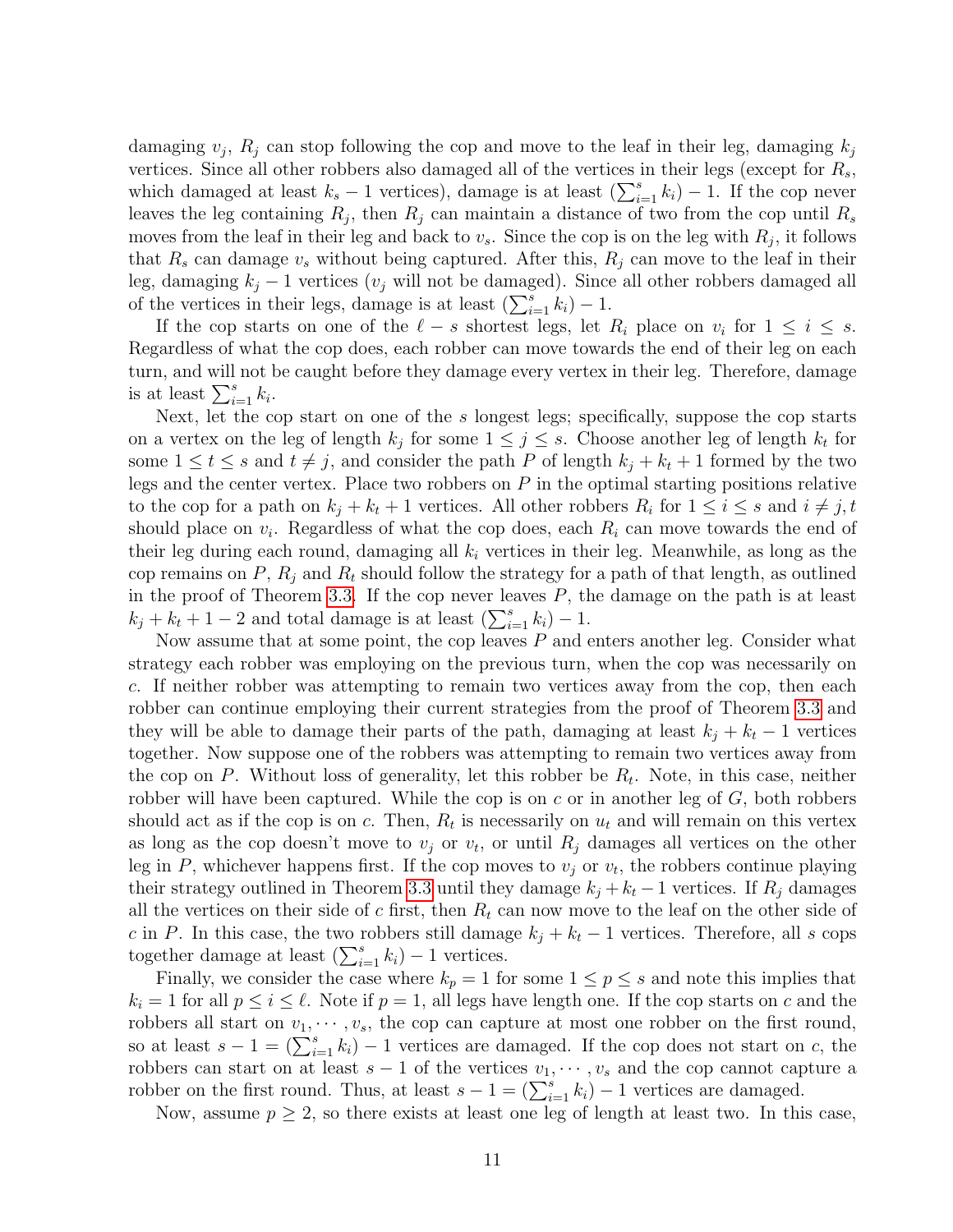if the cop starts on a vertex other than c, the argument follows as in the case where  $k_i \geq 2$ for each  $1 \leq i \leq s$ . If the cop starts on c, let  $R_i$  place on  $u_i$  for each  $1 \leq i \leq p-1$  and let  $R_i$  place on  $v_i$  for each  $p \leq i \leq s$ . If the cop moves in the first round to a leg of length one (which may or may not contain a robber), the vertex in that leg is not damaged. However, all robbers  $R_i$  not contained in that leg can then damage  $v_i$  in at most two rounds (moving to do so if necessary) as well as any remaining vertices in their respective legs. So in this case, damage is at least  $(\sum_{i=1}^{s} k_i) - 1$ . If the cop moves in the first round to a leg of length at least two, the argument proceeds the same as the  $k_i \geq 2$  case. If the cop does not move in the first round, then all robbers  $R_i$  for  $p \leq i \leq s$  damage the vertex in their leg since they are not captured in this round. Let  $R_{p-1}$ , the robber on the shortest leg with length at least 2, move towards the leaf in their leg while all robbers  $R_j$  such that  $1 \leq j \leq p-2$  (if such robbers exist) remain still. From here, the argument again follows as in the  $k_i \geq 2$  case.

We have shown that for each cop strategy, the s robbers can damage at least  $(\sum_{i=1}^{s} k_i)-1$  $\Box$ vertices, obtaining the desired result.

### <span id="page-11-0"></span>4 Graphs with extreme 2-robber damage number

We now turn our focus to the 2-robber damage number and consider graphs for which this number is high and low. First, we note that by Proposition [3.1,](#page-5-1)  $\text{dmg}(K_1, 2) = 0 = n - 1$ ,  $\dim(\overline{K_2}, 2) = 1 = n - 1$ ,  $\dim(\overline{K_3}, 2) = 2 = n - 1$ , and  $\dim(\overline{K_n}, 2) = 2 < n - 1$  for all  $n \geq 4$ . We also know that  $\text{dmg}(P_2, 2) = 0 = n - 2$  by Theorem [3.3.](#page-6-0) Having considered all graphs on one and two vertices and all graphs on three or more vertices without an edge, we can now apply our general bounds from Section [2](#page-2-0) to all other graphs. Proposition [2.1](#page-2-1) shows that for every graph G on at least 3 vertices,  $\text{dmg}(G, 2) \geq 1$  and Proposition [2.2](#page-2-2) shows that  $\text{dmg}(G, 2) \leq n-2$  for every graph on at least 2 vertices and at least 1 edge. In this section, we provide a complete characterization of the graphs which achieve these bounds, starting with dmg $(G, 2) = n - 2$ .

<span id="page-11-1"></span>**Theorem 4.1.** Suppose  $G$  is a graph on n vertices,

$$
\mathcal{G}' = \{ \overline{K_4}, K_2 \cup K_1 \cup K_1, K_2 \cup K_2 \cup K_1, K_2 \cup K_2 \cup K_2, K_2 \cup K_1, K_2 \cup K_2 \},\
$$

and  $\mathcal{G} = \{P_n \mid n \geq 2\} \cup \{C_n \mid n \geq 3\} \cup \mathcal{G}'$ . Then,  $\text{dmg}(G; 2) = n - 2$  if and only if  $G \in \mathcal{G}$ .

*Proof.* By Proposition [2.7,](#page-3-1) if a graph G has  $\text{dmg}(G; 2) = n - 2$ , then  $\Delta(G) \leq 2$ . Therefore, it suffices to determine which graphs with  $\Delta(G) \leq 2$  satisfy dmg $(G; 2) = n - 2$ . Observe that if  $\Delta(G) \leq 2$ , then every component of G is a path or cycle. We can divide these graphs into cases based on the number of components in  $G$ . First, consider the case where  $G$  has at least five components. This implies that there are at least three components that do not contain a robber and therefore, at least three vertices remain undamaged. Thus, any graph with five or more components must not satisfy  $\text{dmg}(G; 2) = n - 2$ .

Next, suppose  $G$  has four components and there exists a component with at least two vertices (i.e.,  $G \not\cong K_4$ ). If the cop starts on the component with at least two vertices and protects an edge, they prevent two vertices from being damaged. Also, since there are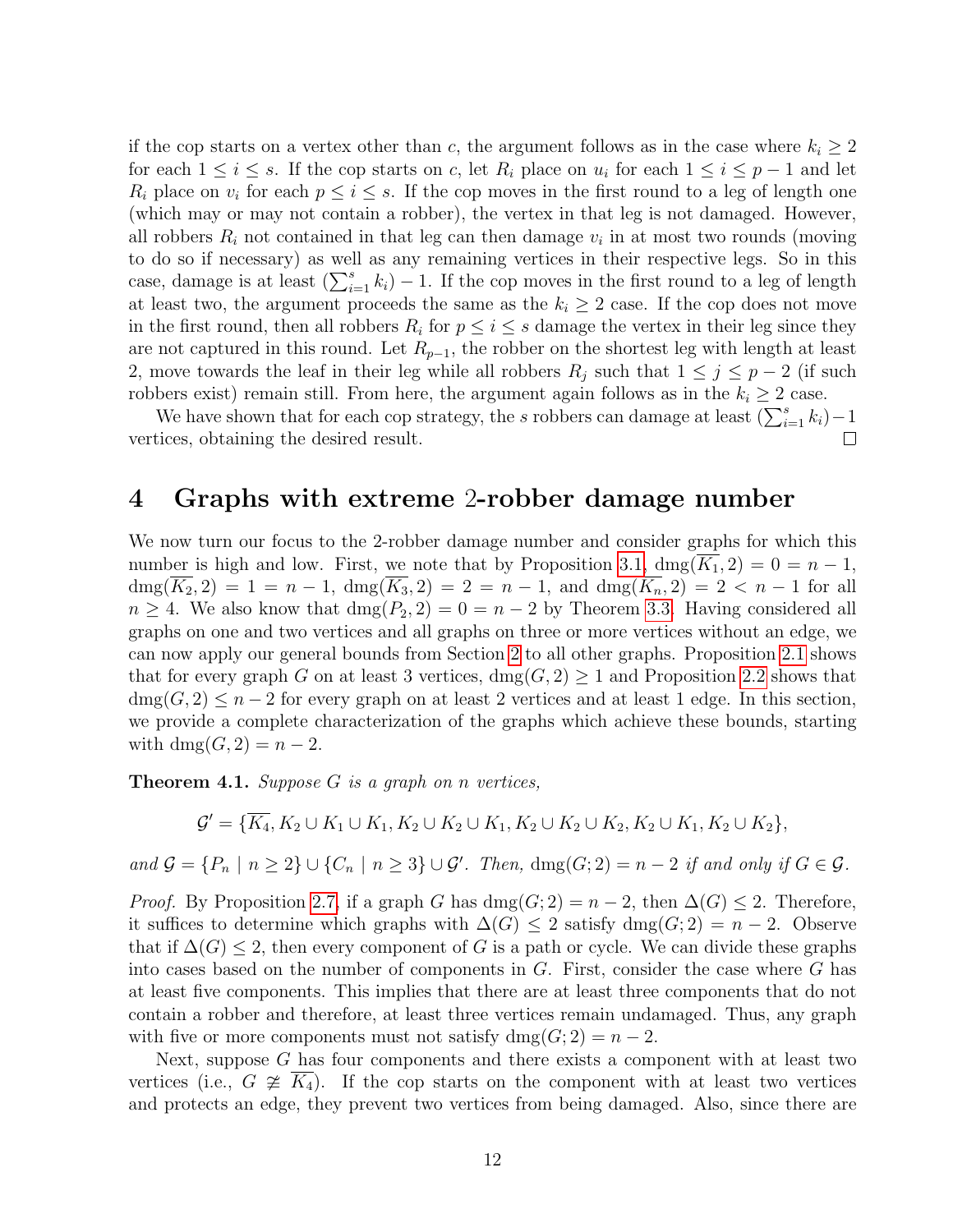four components and only three players, there is always at least one empty component which implies that at least one additional vertex will be undamaged. Therefore,  $\text{dmg}(G; 2) \leq n-3$ . Finally, the only other graph to consider with four components is  $\overline{K_4}$ . By Proposition [3.1,](#page-5-1)  $\text{dmg}(\overline{K_4}; 2) = 2 = n - 2.$ 

Now, suppose G has three components and at least one component contains three or more vertices. Assume the cop starts on a component that contains at least three vertices. We again show that no matter what the robbers do, the cop can prevent damage to at least three vertices. First, suppose the robbers start on separate components and not the one with the cop. This implies that the cop can protect their entire component and therefore, at least three vertices are protected. Next, suppose one robber starts on the same component as the cop and the other robber starts on another component. This implies that the third component remains undamaged and hence, at least one vertex in that component is protected. We also know that the cop can protect an edge in their component and therefore, at least two more vertices are protected. Thus, at least three vertices in total remain undamaged. Finally, suppose both robbers start on the component with the cop. Again, we know the cop can protect an edge, preventing two vertices from being damaged in their component. Since there are two more components, we know at least four vertices can be protected in total. This implies that  $\text{dmg}(G; 2) \leq n-3$ , regardless of the robbers' strategy.

The only remaining graphs to consider with three components have at most two vertices in each component. This includes four graphs:  $K_2\cup K_1\cup K_1, K_2\cup K_2\cup K_1, K_2\cup K_2\cup K_2, \overline{K_3}.$ Consider the first three graphs, each of which contains  $K_2$  as a component. In this case, it is optimal for the cop to start on  $K_2$ . Then, it is clear that the cop can protect two vertices and the robbers can always damage the remaining  $n-2$  vertices by starting on separate components. Therefore, dmg( $G$ ; 2) = n − 2 for these three graphs. Clearly, if  $G \cong K_3$ ,  $dmg(G; 2) = 2 = n - 1.$ 

Next, suppose  $G$  has two components and one component contains at least four vertices. We know that this component,  $G_1$ , must be a path or cycle on four or more vertices. Let the cop start on  $G_1$ . First, note that if both robbers start on  $G_1$ , at most  $n-3$  vertices are damaged because  $\text{dmg}(G_1; 2) = |G_1| - 2 < n - 2$ . Next, let one robber start on  $G_1$  and let the other robber start on the other component,  $G_2$ . Since  $G_1$  is a path or a cycle and  $|G_1| \geq 4$ , we know that  $\text{dmg}(G_1) = \lfloor \frac{|G_1| - 1}{2} \rfloor$  $\lfloor \frac{C-1}{2} \rfloor \leq \frac{|G_1|-1}{2}$  [\[6\]](#page-15-6). Note that if  $\frac{|G_1|-1}{2} > |G_1|-3$ , then  $|G_1| < 5$ . This implies that if  $|G_1| \geq 5$ ,  $\lfloor \frac{|G_1| - 1}{2} \rfloor$  $\lfloor \frac{d-1}{2} \rfloor \leq \frac{|G_1|-1}{2} \leq |G_1|-3$ . Furthermore, if  $|G_1| = 4$ , then  $\lfloor \frac{|G_1| - 1}{2} \rfloor$  $\lfloor \frac{c_1-1}{2} \rfloor = 1 = |G_1| - 3$ . Therefore in this case, dmg $(G_1) \leq |G_1| - 3$  because  $|G_1| \geq 4$ . This implies that  $\text{dmg}(G; 2) \leq |G_2| + |G_1| - 3 = n - 3$ .

Now, we consider graphs G with two components where both components contain fewer than four vertices. Suppose one of the components of G has at least three vertices. This implies that one component (say  $G_1$ ) is either  $C_3$  or  $P_3$ . Let the cop start on  $G_1$ . First, let one robber start on  $G_1$  and let the other robber start on the other component,  $G_2$ . We know that the damage number of  $P_3$  and  $C_3$  is zero and therefore, at least three vertices are protected. If both robbers start on  $G_1$ , then two vertices are protected in the first component (since  $\text{dmg}(G_1; 2) = 1$ ) and at least one vertex remains undamaged from the second component. Finally, if both robbers start on  $G_2$ , it is clear that  $|G_1| = 3$  vertices are protected. Thus,  $\operatorname{dmg}(G; 2) \leq n-3.$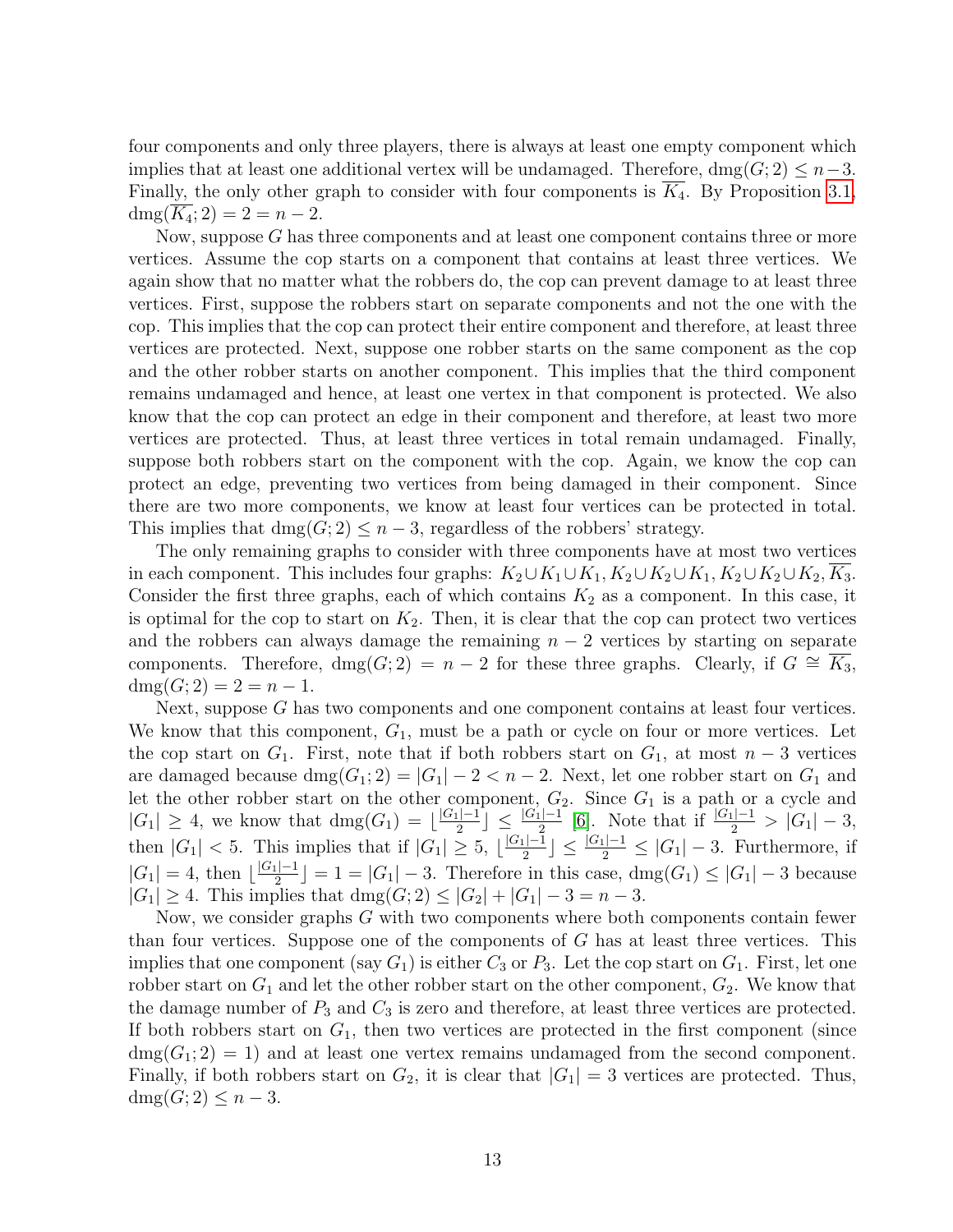Next, suppose both components of  $G$  contain at most two vertices. This means  $G$  is either  $K_2 \cup K_1$ ,  $K_2 \cup K_2$  or  $K_2$ . For the first two graphs, we know the cop can protect an edge and therefore protect a  $K_2$  which means the robbers can only damage the vertices in the other component. This implies that dmg( $K_2 \cup K_1$ ; 2) = 1 = n-2 and dmg( $K_2 \cup K_2$ ; 2) = 2 = n-2. If  $G = K_2$ , then  $\text{dmg}(G; 2) = 1 = n - 1$ .

Finally, we consider graphs G with one component. In this case, G is either  $P_n$  or  $C_n$ . From Theorem [3.3,](#page-6-0) we know that for  $n \geq 2$ ,  $\text{dmg}(P_n; 2) = n - 2$  and from Theorem [3.4,](#page-7-0) we know that for  $n \geq 3$ ,  $\text{dmg}(C_n; 2) = n - 2$ .  $\Box$ 

Turning our attention to graphs with 2-robber damage number equal to one, we first characterize such graphs on at most four vertices.

**Proposition 4.2.** Let G be a graph on  $n \leq 4$  vertices. Then,  $\text{dmg}(G, 2) = 1$  if and only if G is not one of the graphs in  $\{P_2, P_4, C_4, \overline{K_1}, \overline{K_3}, \overline{K_4}, K_2 \cup K_2, K_2 \cup K_1 \cup K_1\}.$ 

*Proof.* By Theorem [4.1,](#page-11-1)  $\text{dmg}(P_2, 2) = 0$ ,  $\text{dmg}(P_4, 2) = 2$ ,  $\text{dmg}(C_4, 2) = 2$ ,  $\text{dmg}(\overline{K_4}, 2) = 2$ , dmg( $K_2 \cup K_2$ , 2) = 2, and dmg( $K_2 \cup K_1 \cup K_1$ , 2) = 2. By Proposition [3.1,](#page-5-1) dmg( $\overline{K_1}$ , 2) = 0 and dmg( $\overline{K_3}$ , 2) = 2.

Let G be a graph on four vertices which is not  $P_4, C_4, \overline{K_4}, K_2 \cup K_2$ , or  $K_2 \cup K_1 \cup K_1$ . Then, by Proposition [2.2](#page-2-2) and Theorem [4.1,](#page-11-1)  $\text{dmg}(G, 2) \leq 1$ . By Proposition [2.1,](#page-2-1)  $\text{dmg}(G, 2) \geq 1$ , so  $\text{dmg}(G, 2) = 1$ . Let G be a graph on three vertices which is not  $\overline{K_3}$ . Then, by Proposition [2.2,](#page-2-2)  $\text{dmg}(G, 2) \leq 1$  and by Proposition [2.1,](#page-2-1)  $\text{dmg}(G, 2) \geq 1$ , so  $\text{dmg}(G, 2) = 1$ . Finally, the only graph on two vertices which is not  $P_2$  is  $\overline{K_2}$ , and by Proposition [3.1,](#page-5-1) dmg( $\overline{K_2}$ , 2) = 1.  $\Box$ 

Finally, we show that a graph G on five or more vertices has  $\text{dmg}(G, 2) = 1$  if and only if it is a threshold graph. A graph is a threshold graph if it can be constructed from a single vertex by repeated additions of a single isolated vertex or a single dominating vertex. Alternatively, it is well known that threshold graphs can be characterized by their forbidden subgraphs: a graph is threshold if and only if no four of its vertices contain  $P_4$ ,  $C_4$ , or  $K_2 \cup K_2$  as an induced subgraph. Both of these characterizations are crucial in the following argument.

**Theorem 4.3.** Let G be a graph on  $n \geq 5$  vertices. Then,  $\text{dmg}(G, 2) = 1$  if and only if G is a threshold graph with no more than one isolated vertex.

*Proof.* We will prove the contrapositive. First, assume G is not a threshold graph. Therefore, G contains at least one of the following as an induced subgraph on four vertices:  $P_4$ ,  $C_4$ , or  $K_2 \cup K_2$ . Let A be the induced subgraph of G which is isomorphic to one of these graphs and label the vertices of A as shown in Figure [2.](#page-14-0)

If the cop's initial placement is  $v_1$ , let the robbers initially place on  $v_3$  and  $v_4$ . If A is isomorphic to  $P_4$  or  $K_2 \cup K_2$ , the robbers evade capture during the first round. Thus, at least two vertices are damaged. If A is isomorphic to  $C_4$ , the robber on  $v_4$  is captured in the first round, but the robber on  $v_3$  can damage  $v_3$  and move to  $v_2$  in this round. In the second round, the cop cannot capture the remaining robber since  $v_2v_4 \notin E(G)$ . Thus, the robber also damages  $v_2$ , so at least two vertices are damaged. If the cop's initial placement is  $v_4$ , at least two vertices are damaged by a similar argument.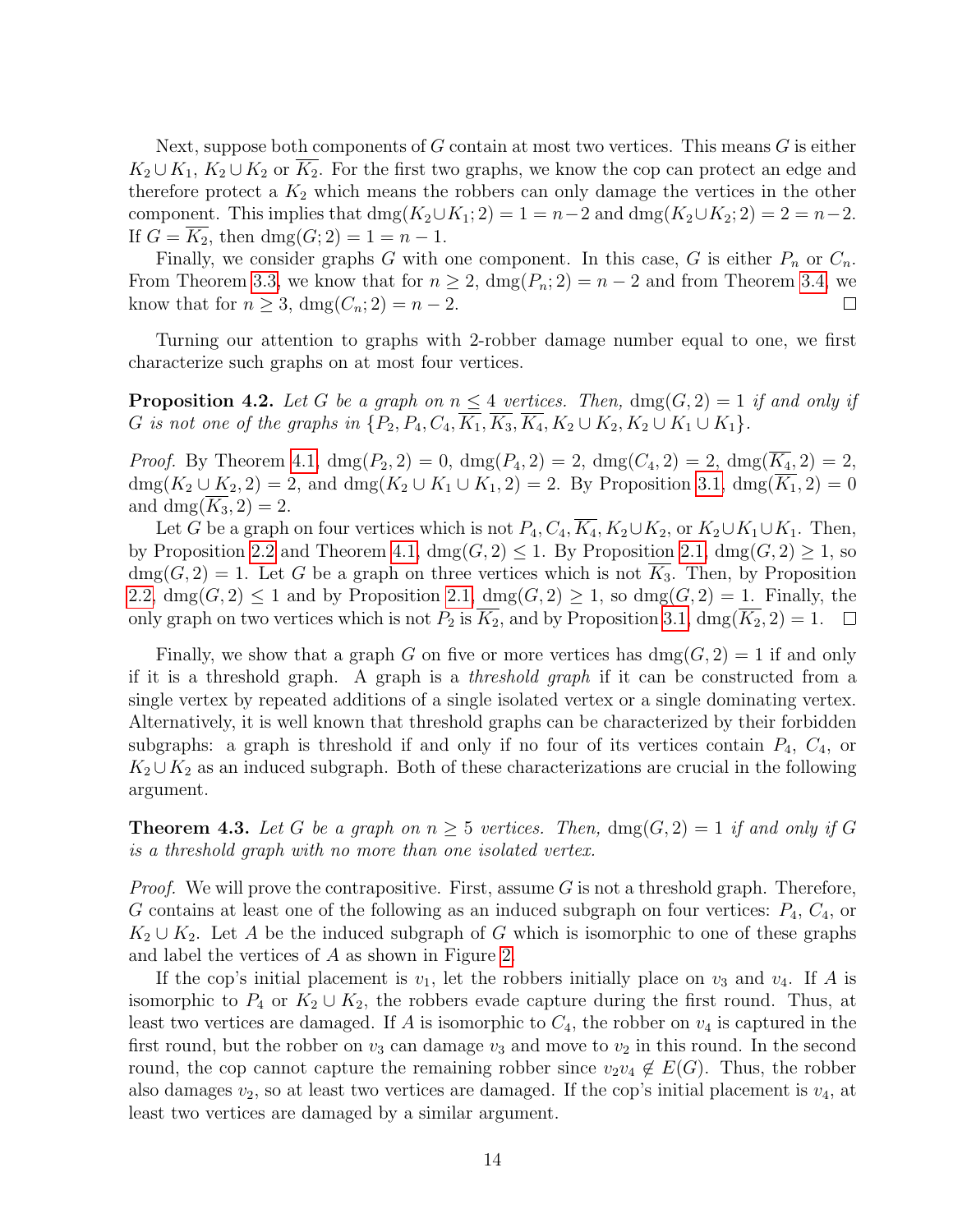<span id="page-14-0"></span>

Figure 2: Vertex labelings for  $P_4$ ,  $C_4$ , and  $K_2 \cup K_2$ , respectively

If the cop's initial placement is a vertex v other than  $v_1$  and  $v_4$ , let the robbers initially place on  $v_1$  and  $v_4$ . If v is not adjacent to at least one of  $v_1$  or  $v_4$ , then both robbers evade capture and damage their initial vertices in the first round. Thus, at least two vertices are damaged.

If v is adjacent to at least one of  $v_1$  or  $v_4$ , without loss of generality, assume v is adjacent to  $v_1$ . Then, during the first round, the cop can capture the robber on  $v_1$ . The robber on  $v_4$  can damage  $v_4$  and move to  $v_3$  during round one. Since  $v_1v_3 \notin E(G)$ , the cop cannot capture the remaining robber during round two. Thus, the robber also damages  $v_3$  and at least two vertices are damaged. Since the robbers can damage at least two vertices for any cop strategy, it is clear that  $\text{dmg}(G, 2) \geq 2$ .

Next, assume that  $G$  is a threshold graph with no more than one isolated vertex. Since threshold graphs are formed by repeated additions of a single isolated vertex or a single dominating vertex, a threshold graph with no isolated vertices has a dominating vertex and a threshold graph with one isolated vertex has a vertex of degree  $n-2$ . In either case, let v be this vertex of high degree  $(n-1 \text{ or } n-2)$ .

Assume for contradiction that  $\text{dmg}(G, 2) \geq 2$  and consider the case where the cop initially places on  $v$ . If there is an isolated vertex in  $G$ , then the robbers must not place here since the robber on the isolated vertex would only damage one vertex and the other robber would be captured in the first round, contradicting  $\text{dmg}(G, 2) \geq 2$ . Therefore, the robbers both initially place on vertices adjacent to  $v$ . If the robbers initially place on the same vertex, they will both be captured in the first round, again contradicting dmg( $G$ , 2)  $\geq$  2. So, the robbers must initially place on two distinct vertices,  $v_1$  and  $v_4$ .

Since the cop can always capture one robber during round one and  $\text{dmg}(G, 2) \geq 2$ , the remaining robber must be able to damage their initial vertex and move to a neighboring vertex. In order for this robber to damage a second vertex, they need to move to a neighboring vertex which is not adjacent to the cop's location. Thus, it must be that  $v_1$  has a neighbor which is not adjacent to  $v_4$  and  $v_4$  has a neighbor which is not adjacent to  $v_1$ . Let  $v_2$  and  $v_4$  be the neighbors of  $v_1$  and  $v_3$ , respectively. Since  $v_1v_3, v_2v_4 \notin E(G)$  and  $v_1v_2, v_3v_4 \in E(G)$ , the induced subgraph of G on vertices  $\{v_1, v_2, v_3, v_4\}$  is one of the graphs in Figure [2.](#page-14-0) However, since  $G$  is a threshold graph, it does not contain any of these graphs as induced subgraphs. Therefore, it must be that  $\text{dmg}(G, 2) = 1$ , as desired.  $\Box$